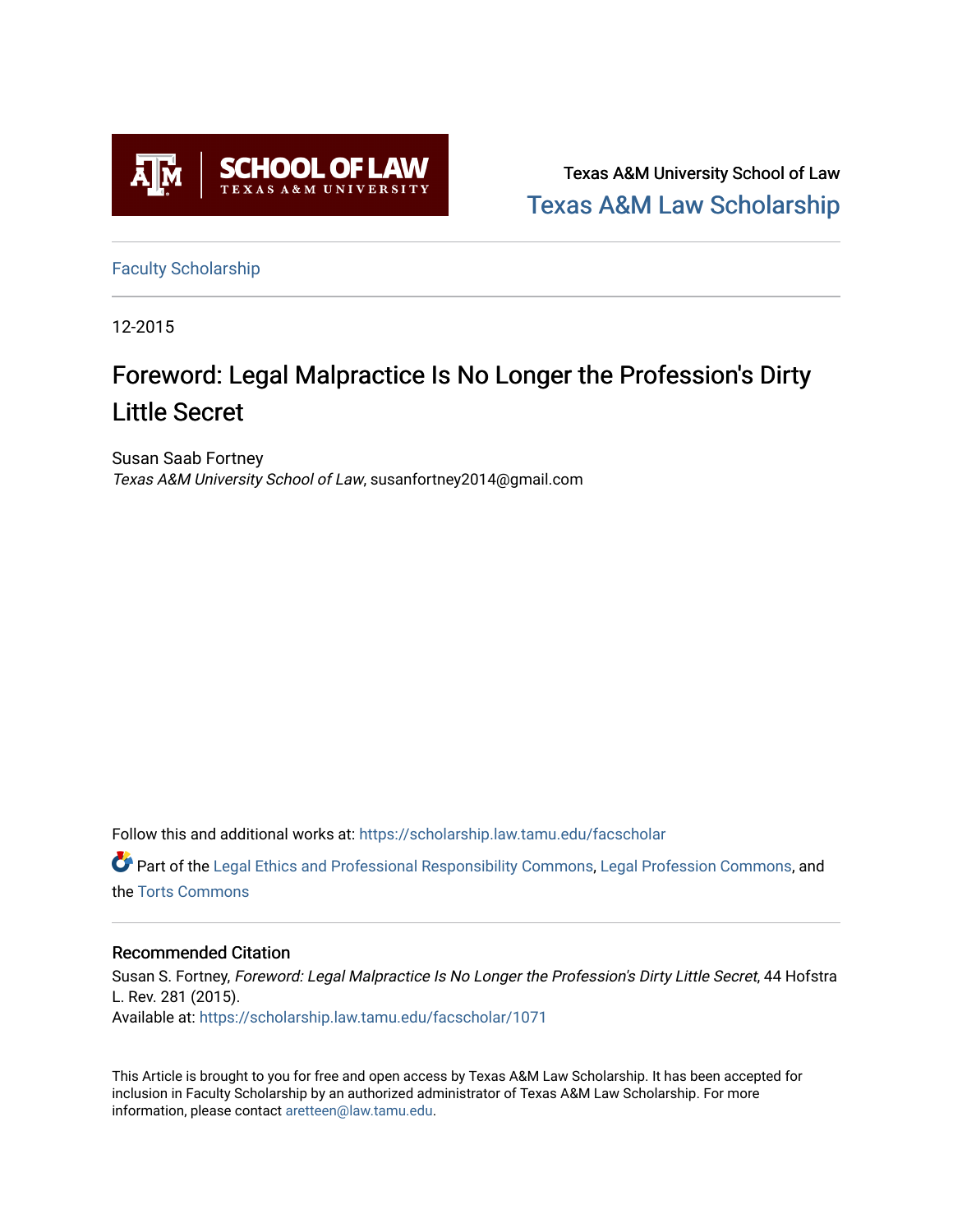## FOREWORD: LEGAL MALPRACTICE IS NO LONGER THE PROFESSION'S DIRTY LITTLE SECRET

#### *Susan Saab Fortney\**

In 1994, Professor Manuel R. Ramos published a law review article called, *Legal Malpractice: The Profession's Dirty Little Secret.'* As suggested by the title, Professor Ramos argued that legal malpractice was a "taboo subject" that has been "ignored by the legal profession, law schools, mandatory continuing legal education ("CLE") programs, and even by scholarly and lay publications."<sup>2</sup> Thirty years later, legal malpractice is an ever-present threat that lawyers cannot afford to ignore.

On a daily basis we are bombarded with reports of lawyers and their firms being named in malpractice suits and disqualification matters. In fact, a daily electronic newsletter digests many of these stories.<sup>3</sup> On a typical day, the newsletter includes ten to fifteen accounts of matters in which lawyers are on the hot seat. Lawyers appear to be keenly interested in reading and talking about the fates of others. Some may be interested in learning from the misfortunes of others. Many others may think: "There, but for the grace of God, go I."

Despite the fact that lawyers are keenly interested in learning about legal malpractice issues, and are directly impacted by jurisprudential

<sup>\*</sup> Professor, Texas A&M University School of Law. Professor Fortney organized the April 1, 2015, Hofstra Ethics Conference, "Lawyers as Targets: Suing, Prosecuting and Defending Lawyers." At the time of the Conference, she served as the Howard Lichtenstein Distinguished Professor of Legal Ethics at Maurice A. Deane School of Law at Hofstra University and Director **of** the Hofstra Institute for the Study of Legal Ethics. She thanks Peter Guinnane, the Editor-in-Chief of the *Hofstra Law Review,* and the other members of the *Hofstra Law Review* for their dedication and great work on the Conference, the related articles, and the numerous essays dedicated to Professor Monroe Freedman.

<sup>1.</sup> Manuel R. Ramos, *Legal Malpractice: The Profession 's Dirty Little Secret,* 47 VAND. L. REv. 1657 (1994).

*<sup>2.</sup> Id.* at 1658-59 (citations omitted).

<sup>3.</sup> For a window into the types of stories that are published daily, see *Legal Ethics,* LAw360, https://www.law360.com/legalethics (last visited Feb. 15, 2016).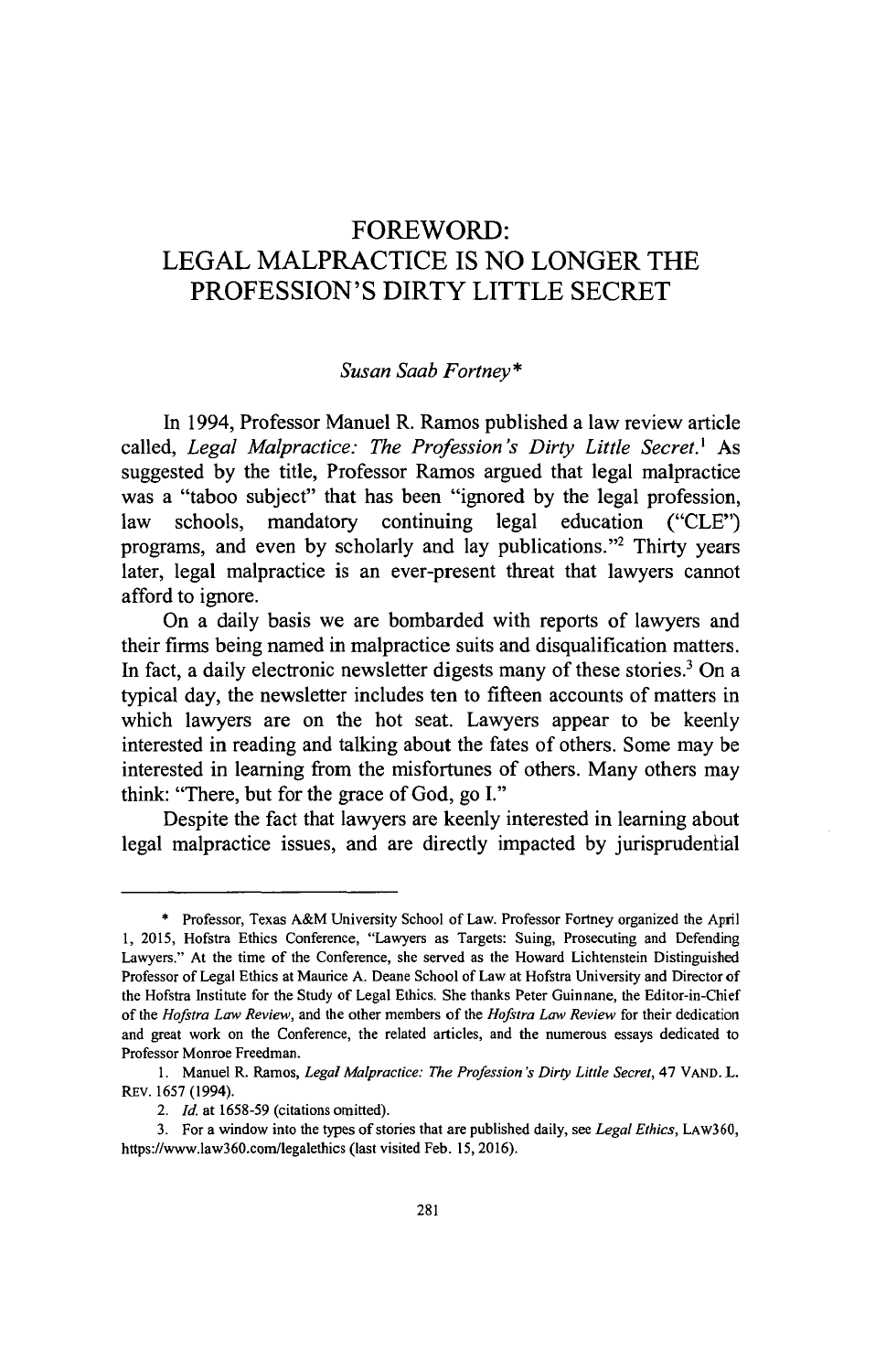developments related to professional liability claims, there is limited scholarship tackling legal malpractice topics, even when compared to the growing body of scholarship devoted to general legal ethics concerns. To help address that gap, we organized the 2015 Hofstra Ethics Conference called, "Lawyers as Targets: Suing, Prosecuting and Defending Lawyers," ("Lawyers as Targets") sponsored by the Institute for the Study of Legal Ethics at the Maurice A. Deane School of Law at Hofstra University ("Institute"). It was possible because of the generous support of the Abraham J. Gross '78 Conference and Lecture Fund ("Gross Lecture Fund").

We believed that this was worthwhile because the majority of lawyers in private practice appear to be more concerned about civil liability, as opposed to disciplinary liability. Thus, the call for papers for the conference invited works examining the changing landscape of legal malpractice claims and litigation.

The Institute sponsored the conference, and the Gross Lecture Fund provided generous support for it. At the time that we organized the conference, Eric Lane, Dean and Eric J. Schmertz Distinguished Professor of Public Law and Public Service at the Maurice A. Deane School of Law at Hofstra University, and I planned to honor Professor Monroe H. Freedman at the 2015 Hofstra Ethics Conference. Over the last three decades, Professor Freedman, a leading authority in legal ethics, contributed to the Hofstra Ethics Conferences being regarded as a leading national forum for discussions of legal ethics. Therefore, we wanted to honor and surprise Professor Freedman by dedicating the 2015 conference to him. Sadly, Professor Freedman died just weeks before the conference. Nevertheless, Dean Lane dedicated the conference to Professor Freedman and opened the conference by announcing that the Institute will continue the biennial conferences, ethics fellowships for outstanding students interested in the study of legal ethics, publication of the *New York Legal Ethics Reporter,<sup>4</sup>*legal ethics scholars' roundtables, and other ethics programming. As stated in the announcement of the naming, the Institute will "continue to create scholarship and commentary in the tradition of Monroe, whose prolific writing never ceased to provoke us."<sup>5</sup>

<sup>4.</sup> The *New York Legal Ethics Reporter* is an electronic publication that runs legal ethics articles and commentaries of interest to New York practitioners and academics. N.Y. LEGAL ETHics REP., http://www.newyorklegalethics.com (last visited Feb. 15, 2016). The publication is cosponsored by the firm of Frankfurt Kumit Klein & Selz PC and the Maurice A. Deane School of Law at Hofstra University. *Id.*

*<sup>5.</sup> A Tribute to Monroe* H. *Freedman,* HOFsTRA L., http://law.hofstra.edu/ facultyandresearch/centers/isle/tribute/index.html (last visited Feb. 15, 2016).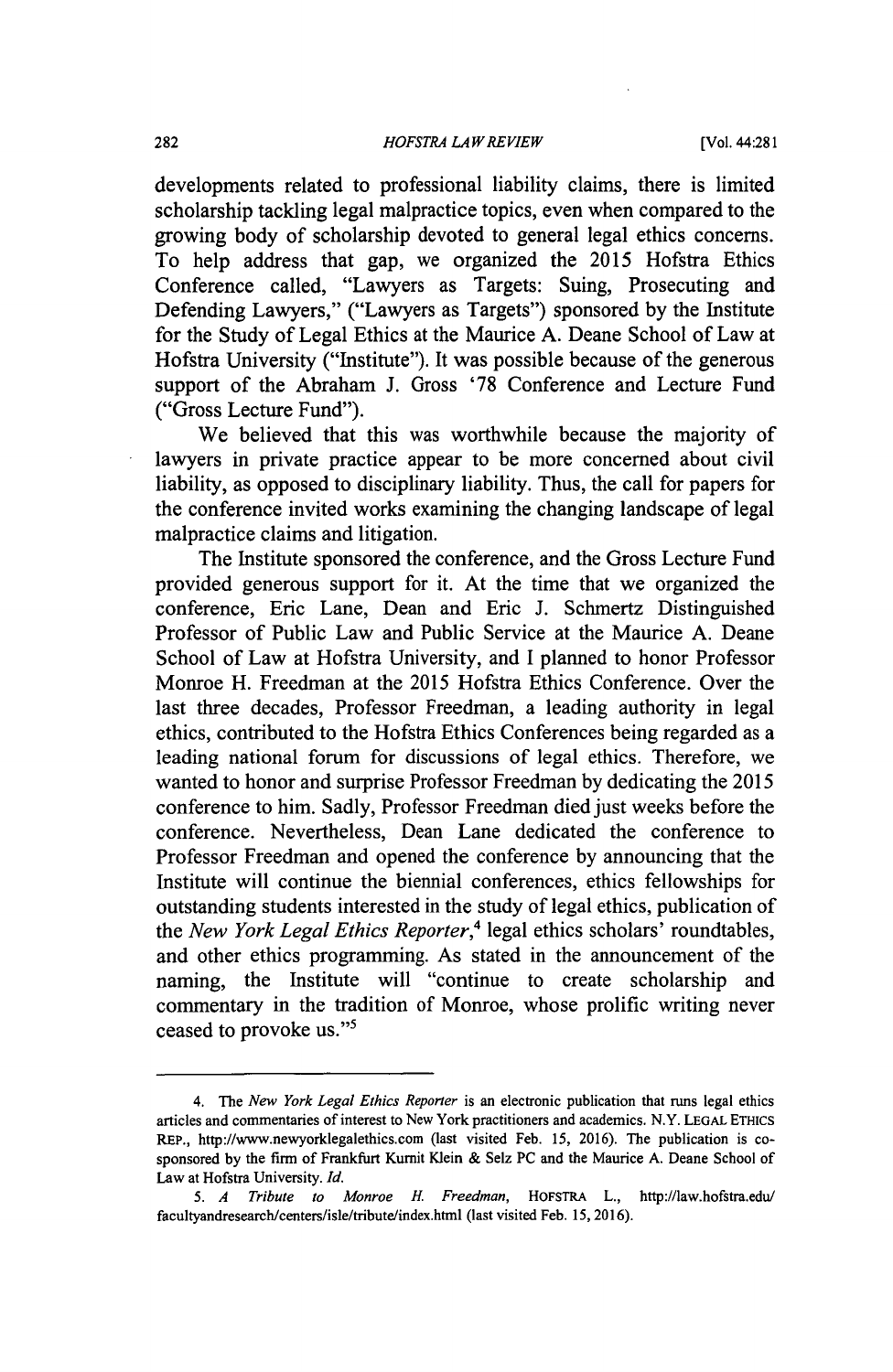The naming of the Monroe H. Freedman Institute for the Study of Legal Ethics is a fitting tribute, as well. As noted by Professor Alan Dershowitz and others, Professor Freedman is widely recognized as a leader in the field of legal ethics, with many referring to him as the father of modern legal ethics.<sup>6</sup> Since his death, a number of academics and practitioners have written eloquently about his influence and many contributions.' At the 2016 annual meeting of the American Association of Law Professors, the Professional Responsibility and Criminal Justice Sections co-sponsored a three-hour program called, "Ethics in Criminal Practice-The Hardest Questions Today: A Conversation in Honor of Monroe H. Freedman." The *Hofstra Law Review* will publish articles written by panelists who participated in that program in its Volume 44, Issue 4. This Symposium Issue of the *Hofstra Law Review* includes three essays paying tribute to Professor Freedman. First, Stuart Rabinowitz, the President of Hofstra University, shares his perspectives on Professor Freedman as a dean, teacher, and colleague.8 The second essay, written by Dean Eric Lane, provides personal insights relating to the influence of Professor Freedman.9 Professor Roy Simon, the Emeritus Howard Lichtenstein Distinguished Professor of Legal Ethics at Hofstra Law School, contributes the third tribute piece in this Issue. Professor Simon chronicles how Professor Freedman led the effort to make Hofstra Law School one of the preeminent institutions devoted to legal ethics education, scholarship, and programming.<sup>10</sup>

Articles written by the speakers at ihe Lawyers as Targets conference follow the tribute pieces. Each of the conference articles tackles a different aspect of legal malpractice and civil litigation matters in which lawyers are respondents. The first two articles examine legal malpractice in particular practice settings. In her article, *Aggregate Settlements and Attorney Liability: The Evolving Landscape,* Professor Lynn Baker examines the legal ethics and malpractice issues related to professional liability rules and the common law related to aggregate settlements.<sup>11</sup> As she points out, this rule goes to the heart of an increasing number of very large liability claims against lawyers who

*<sup>6.</sup> See* Margalit Fox, *Monroe H. Freedman, Influential Voice in Legal Ethics, Dies at 86,* N.Y. TIMES, Mar. 4, 2015, at A19.

*<sup>7.</sup> See generally A Special Section: Monroe H. Freedman, Father of Legal Ethics-A Life of Infinite Value,* 23 PROF. LAW. 2 (2015).

<sup>8.</sup> Stuart Rabinowitz, *A Tribute to Monroe Freedman,* 44 HOFSTRA L. REV. 269 (2016).

<sup>9.</sup> Eric Lane, *Remarks at Monroe Freedman's Memorial,* 44 HOFSTRA L. REV. 273 (2016).

<sup>10.</sup> Roy Simon, *Monroe Freedman: Friends, Role Model, and Colleague,* 44 HoFSTRA L. REV. 275 (2016).

<sup>11.</sup> Lynn A. Baker, *Aggregate Settlements and Attorney Liability: The Evolving Landscape,* 44 **HOFSTRA** L. REV. 291 (2016).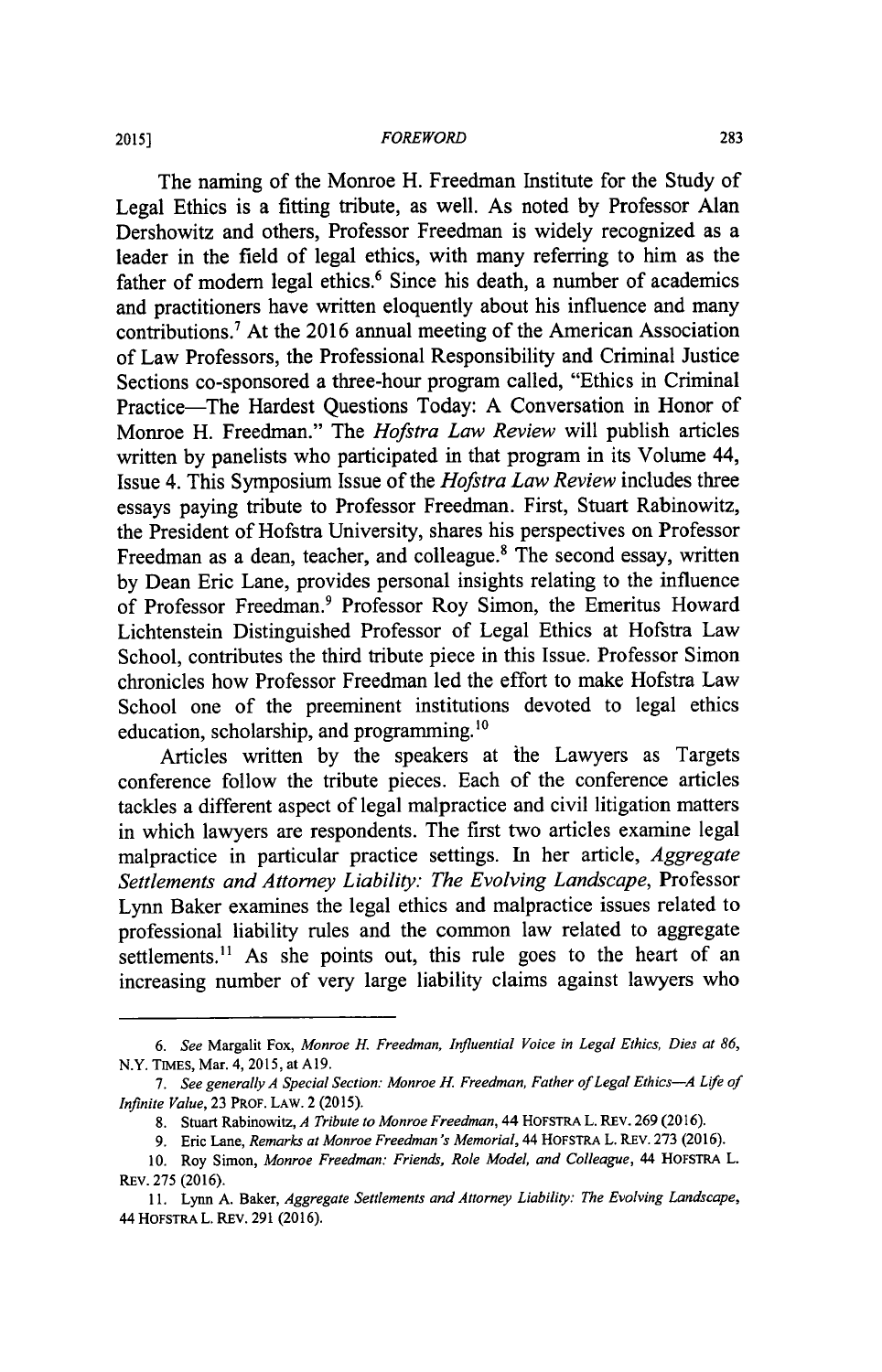represented plaintiffs who reached settlements in mass tort cases. Professor Baker discusses the genesis of the rule and its application. After dissecting the rule, she identifies additional requirements set forth in *ABA Formal Ethics Opinion 06-4382* and the American Law Institute's *Principles of the Law of Aggregate Litigation.*<sup>13</sup> After examining the current interpretations of the aggregate settlement rule ("the Rule"), she offers a normative theory to "mitigate the current interpretative confusion regarding which settlements are 'aggregate settlements' and what client disclosures are mandated by the Rule."<sup>14</sup>

Transactional lawyers, like litigators, can easily become targets in legal malpractice cases. Professor Vincent R. Johnson examines the liability exposure of a subgroup of lawyers who handle international business transactions. In introducing his article called *Legal Malpractice in International Business Transactions,* Professor Johnson suggests that claims involving international business transactions might be a time bomb.<sup>15</sup> Professor Johnson explains how, regardless of whether a lawyer normally represents domestic entities or represents transnational companies, lawyers face increased liability exposure when they handle business matters with international aspects. He analyzes reported legal malpractice cases involving international business transaction work and theories that could be asserted against lawyers. The discussion underscores the importance of lawyers understanding the various laws and rules related to international business transactions, including legal provisions drawn from American state and federal common law and statutes, international conventions, customary business practices, and foreign legal systems.<sup>16</sup> Given what may be staggering malpractice liability, Professor Johnson concludes by urging lawyers to devote attention to adopting prudent professional practices and mitigating malpractice risks.<sup>17</sup>

The next four articles in this Issue examine issues related to legal malpractice litigation. The article, *Reflections of an Ethics Expert and a Lawyer Who Retains Him,* by Professor Michael Hoeflich and Mr. William Skepnek, deals with legal malpractice experts.<sup>18</sup> As suggested by the title of their article, Professor Hoeflich and Mr. Skepnek provide

<sup>12.</sup> ABA Comm. on Ethics & Prof **I** Responsibility, Formal Op. 06-438 (2006).

<sup>13.</sup> PRINCIPLES OF THE LAW: AGGREGATE LITIGATION (AM. LAW INST. 2010).

<sup>14.</sup> Id. at **291.**

<sup>15.</sup> Vincent R. Johnson, *Legal Malpractice in International Business Transactions, 44* HOFSTRA L. REV. 325 (2016).

<sup>16.</sup> Id. at 325-29.

<sup>17.</sup> **Id.** at **350-51.**

<sup>18.</sup> Michael Hoeflich & William Skepnek, *Reflections of an Ethics Expert and a Lawyer Who Retains Him,* 44 HOFSTRA L. REV. 353 (2016).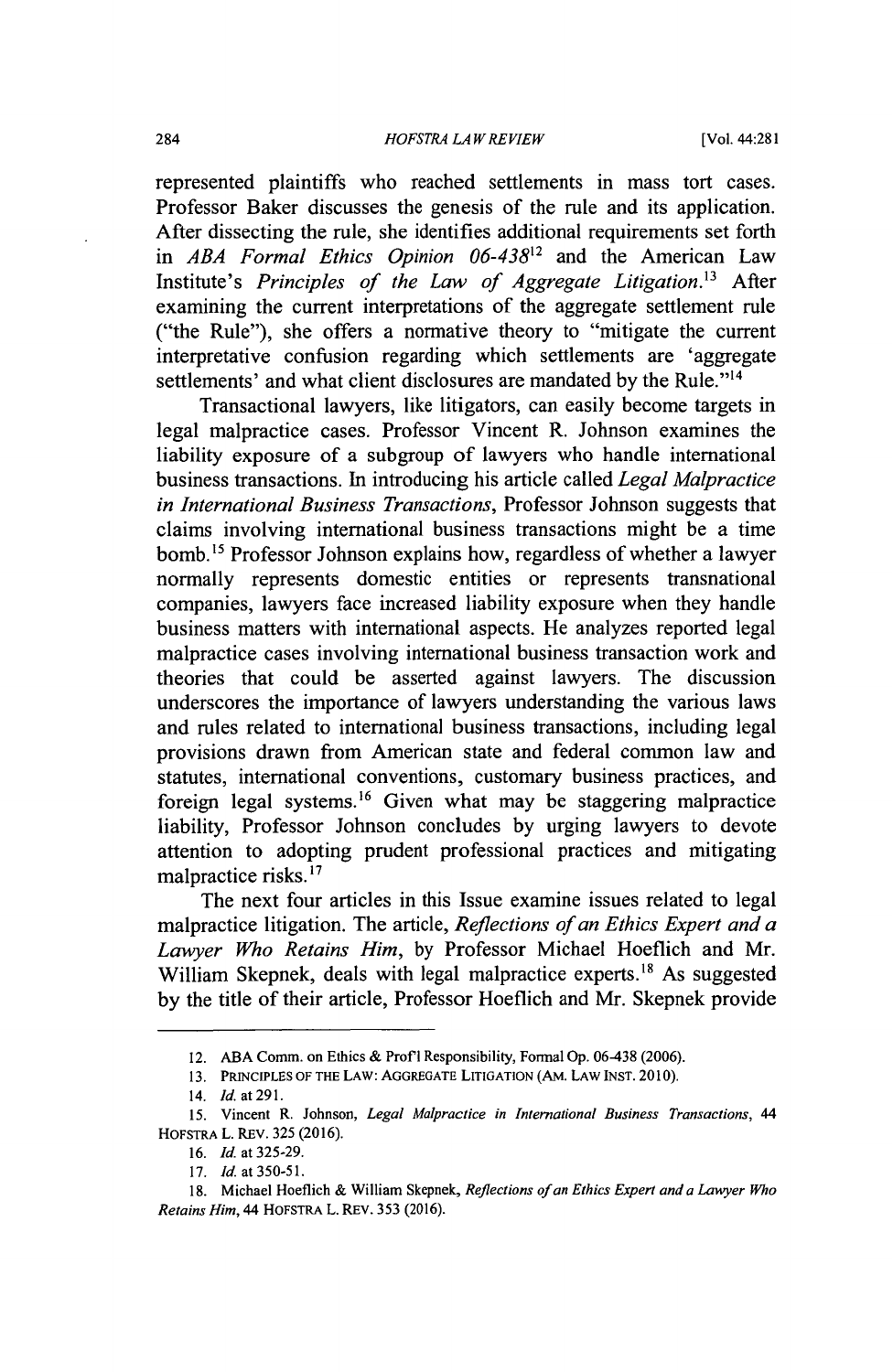#### *FOREWORD*

different perspectives on the role and approach of experts in preventing and litigating malpractice actions. In bringing and defending a legal malpractice case, experts are normally essential to establish the standard of care unless a lawyer's "lack of care and skill is so obvious that the trier of fact can find negligence as a matter of common knowledge."<sup>19</sup> Because expert testimony can make or break a legal malpractice case, the article provides valuable insights to both lawyers who hire experts and to those who agree to serve as experts.

Professors Herbert Kritzer and Neil Vidmar consider the dynamics of the case-within-a-case feature of legal malpractice cases that requires that the plaintiff prove that she would have recovered or prevailed in the underlying matter for which the defendant-lawyer had been hired. In their article, *Lawyers on Trial: Juror Hostility in Legal Malpractice Trials,* Professors Kritzer and Vidmar consider whether jurors' hostility toward lawyers contributes to the jurors finding negligence in legal malpractice cases involving the case-within-a-case requirement.<sup>20</sup> The authors draw on the findings from a fascinating Internet experiment in which they evaluated respondents' decisions in two contexts. In the first, the tortfeasor was the defendant in an underlying tort case, such as an automobile case.<sup>21</sup> The second involved cases in which the tortfeasor being sued for malpractice was the plaintiff's lawyer in the underlying tort case. For the second set of scenarios, the respondents were told that the defendant-lawyer was not contesting the allegation that the lawyer breached some duty.<sup>22</sup> Rather, they were asked to only decide whether the original tortfeasors in the underlying cases had been negligent or what damages were due the plaintiff or both.<sup>23</sup> This approach was designed to test the following hypotheses: (1) juries are more likely to find for the plaintiff when the defendant who will have to pay any damages is the plaintiff's former lawyer; and (2) juries award more in damages when the defendant is the plaintiff's former lawyer.<sup>24</sup> Based on the study results, each involving different underlying cases (automobile accident, products liability, and medical malpractice), the researchers only found clear support for hypotheses in the premises liability case.<sup>25</sup>

<sup>19.</sup> **SUSAN SAAB** FORTNEY & **VINCENT** R. **JOHNSON, LEGAL** MALPRACTICE LAW: PROBLEMS **AND** PREVENTION 77 (2d ed. 2015) (quoting Television Cap. Corp. v. Paxson Comme'n Corp., 894 A.2d 461, 469 (D.C. 2006)).

<sup>20.</sup> Herbert Kritzer & Neil Vidmar, *Lawyers on Trial: Juror Hostility in Legal Malpractice Trials,* 44 HOFSTRA L. REV. 375 (2016).

<sup>21.</sup> *Id.* at 383.

<sup>22.</sup> *Id.*

<sup>23.</sup> **Id.**

<sup>24.</sup> **Id.**

<sup>25.</sup> Id. at 397 (describing the difference between the amounts awarded in the experimental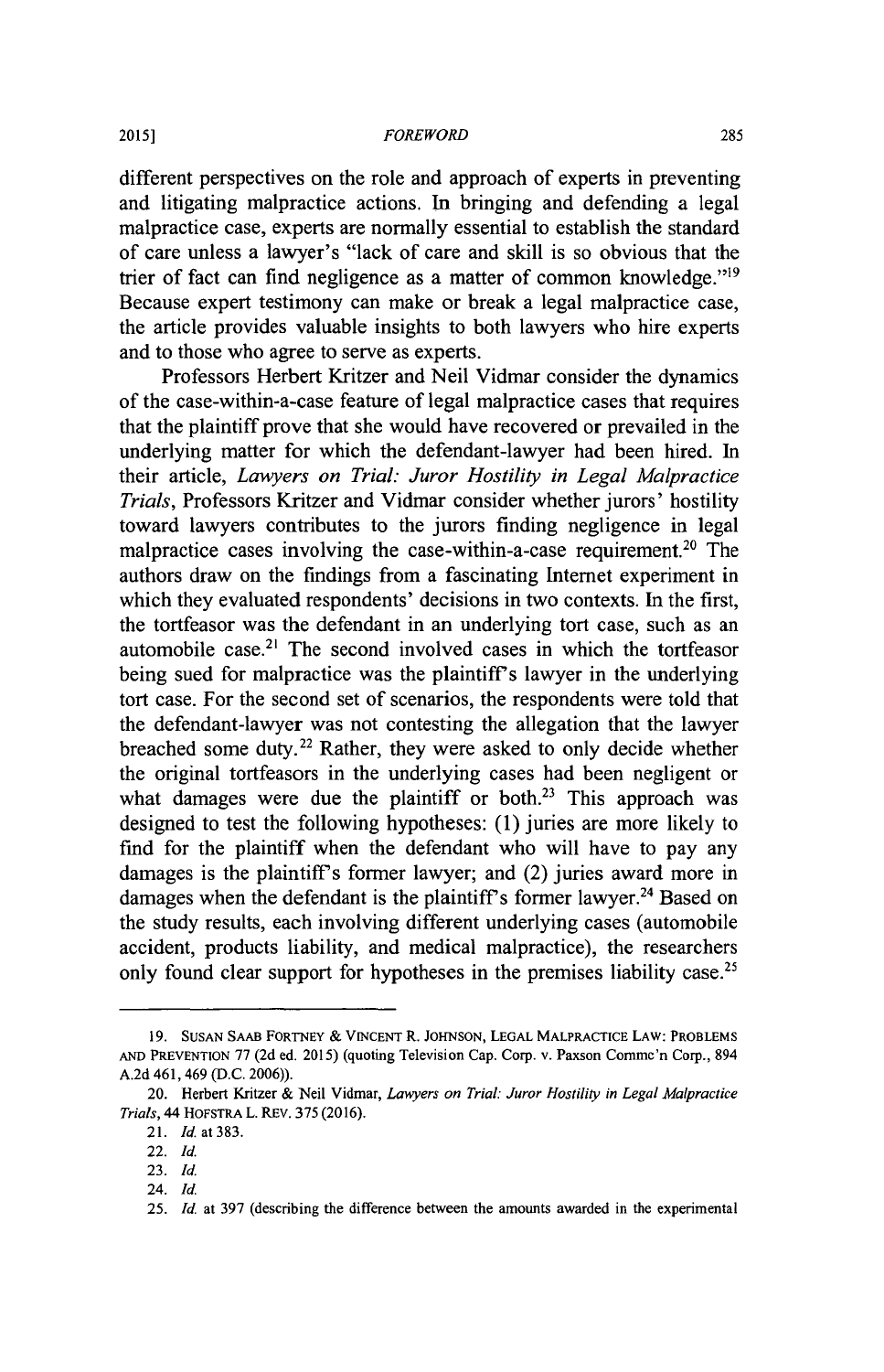Although the findings may suggest some hostility toward lawyers generally, the authors did not believe that the findings supported the conclusion that jurors wanted to punish lawyers.<sup>26</sup> The article points to the value of not merely accepting commonly-held notions about jurors' views of lawyers, but rather to devoting more time and resources to gathering reliable data, including information from juror simulation studies. Such information can be used by plaintiffs' lawyers evaluating whether to bring and try cases, and by the lawyers and insurers defending malpractice claims.

Once sued, lawyers must carefully decide the best course of action to defend against a malpractice claim. In addition to denying liability and attempting to demonstrate that the plaintiff has failed to meet the burden of proof, a defendant may rely on affirmative defenses. In her article, *The Litigation Privilege: Its Place in Contemporary Jurisprudence,* Professor Louise Hill examines the justification and reach of the litigation privilege.<sup>27</sup> She also analyzes cases where the privilege has been asserted, as well as situations when the defendantlawyer could have been more successful had the lawyer asserted the privilege. Because the litigation privilege can play a key role in the defense of claims asserted by litigation adversaries, Professor Hill's article advances the understanding of when litigators can zealously represent their clients and still have immunity for litigation-related statements and conduct.<sup>28</sup>

In legal ethics and malpractice circles, there is also uncertainty and confusion created by the interplay of the provisions of Rule 1.6 and Rule 4.1 of the ABA *Model Rules of Professional Conduct ("Model Rules").* Peter R. Jarvis and Trisha M. Rich analyze these rules in *The Law of Unintended Consequences: Whether and When Mandatory Disclosure Under Model Rule 4.1(b) Trumps Discretionary Disclosure Under Model Rule 1.6(b).29* Although the interplay of the rules can be circuitous, Mr. Jarvis and Ms. Rich do an outstanding job of dissecting the language of the two rules and suggesting interpretations that reconcile the two rules. In addition to considering the disciplinary consequences, they also help the reader understand the very serious

and the control condition as "modest").

<sup>26.</sup> Id.

<sup>27.</sup> Louise Lark Hill, *The Litigation Privilege: Its Place in Contemporary Jurisprudence, 44* HOFSTRA L. REV. 401 (2016).

<sup>28.</sup> *Id.* at 402-08; *see also* FORTNEY & JOHNSON, *supra* note 19, at 242-44 (reviewing different jurisdictional approaches to applying the litigation privilege).

<sup>29.</sup> Peter R. Jarvis & Tricia M. Rich, *The Law of Unintended Consequences: Whether and When Mandatory Disclosure Under Model Rule 4.1(b) Trumps Discretionary Disclosure Under Model Rule 1.6(b), 44* HOFSTRA L. REv. 421 (2016).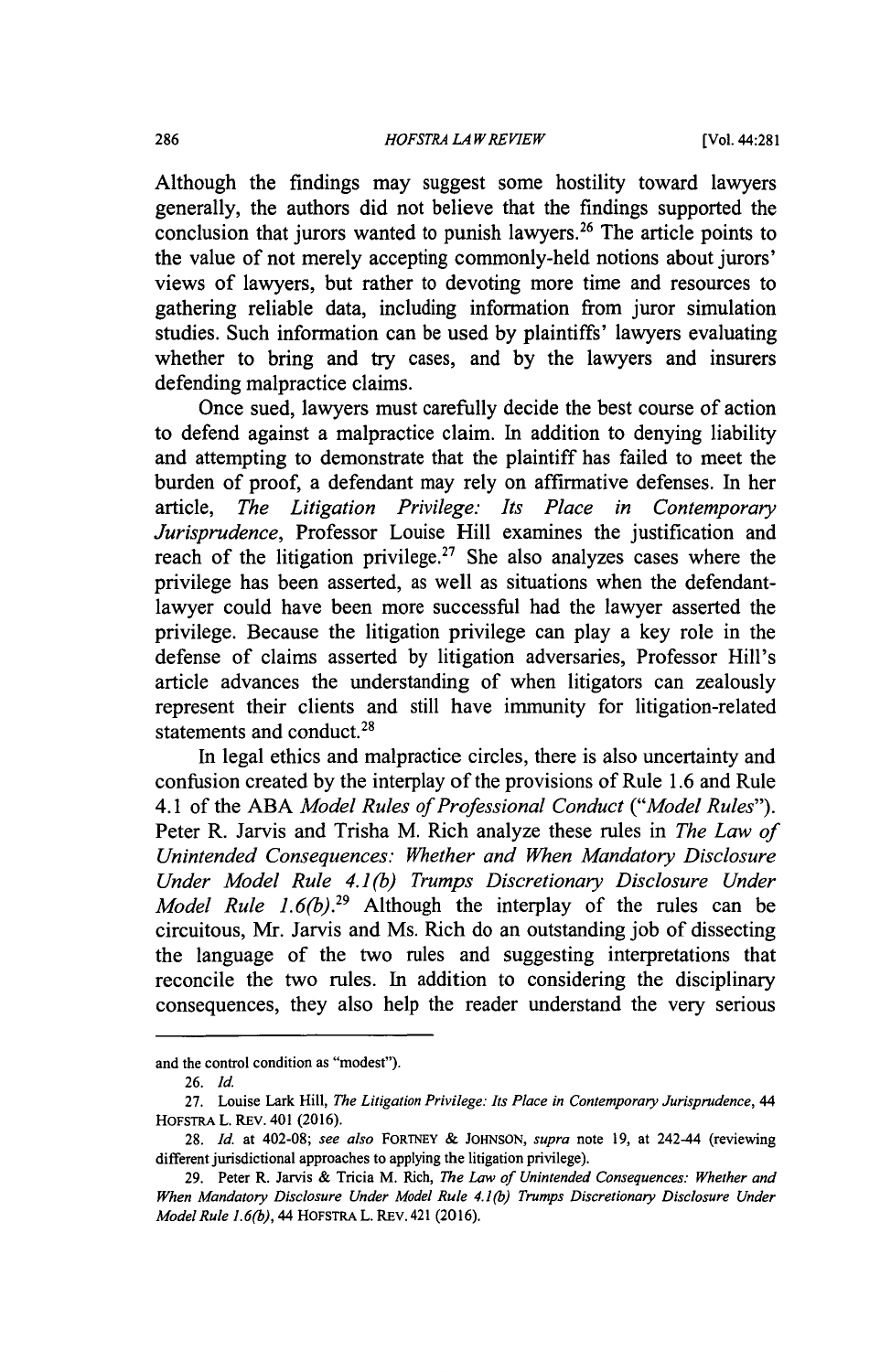#### *FOREWORD*

malpractice consequences if Rule 4.1 is interpreted broadly as turning discretionary disclosures into mandatory ones.<sup>30</sup> Understanding this possibility, they make a compelling argument for amending disciplinary rules to eliminate the risk that a lawyer could be held civilly liable for not making disclosures to a non-client when the disclosure is discretionary under the applicable confidentiality rule.<sup>31</sup>

Another malpractice-related concern that merits clarification is the question of when a lawyer has a duty to report the lawyer's own malpractice to a client. In a 2009 law review article, Professor Benjamin P. Cooper examined a lawyer's ethical duty to report his own malpractice to a client.32 In his article published in this Issue, *When Clients Sue Their Lawyers for Failing to Report Their Own Malpractice,* Professor Cooper turns to the civil liability exposure for lawyers who fail to report their malpractice to their clients.<sup>33</sup> Distinguishing breach of fiduciary duty and negligence claims, Professor Cooper persuasively reasons why clients should be able to obtain fee forfeitures when their lawyer breaches the fiduciary duty of loyalty by failing to report to the client the lawyer's own malpractice. The lack of clarity regarding when lawyers have a duty to report has created confusion for both lawyers and clients. Professor Cooper advances our understanding of how the fiduciary nature of the attorney-client relationship should compel lawyers to put clients' interests before their own when it comes to disclosing the lawyer's own malpractice.

Around the United States, persons injured by legal malpractice are often left without a remedy. Legal malpractice cases are frequently expensive and difficult to try. The amount of damages may not be large enough to persuade a plaintiff's attorney to represent the injured person on a contingent fee basis. Even when the damages are large enough, a malpractice case may not be pursued if there are limited assets or insurance to cover a judgment or settlement. When malpractice cases are brought, various legal rules work to the advantage of the defendantlawyer.<sup>34</sup> As a result, a traditional legal malpractice action may provide little compensation to those harmed by lawyer malpractice. As an alternative to our current liability regime for malpractice claims,

<sup>30.</sup> *Id.* at431-37.

<sup>31.</sup> Id.

<sup>32.</sup> Benjamin P. Cooper, *The Lawyer's Duty to Inform His Client of His Own Malpractice, 61* BAYLOR L. REV. 174, 180-88 (2009).

<sup>33.</sup> Benjamin P. Cooper, *When Clients Sue Their Lawyers for Failing to Report Their Own Malpractice,* 44 HOFSTRA L. REV. 441 (2016).

<sup>34.</sup> *See* Benjamin H. Barton, *Do Judges Systematically Favor the Interests of the Legal Profession?,* 59 ALA. L. REV. 453, 491-503 (2008) (discussing a number of common law and procedural rules that benefit defendants in legal malpractice actions).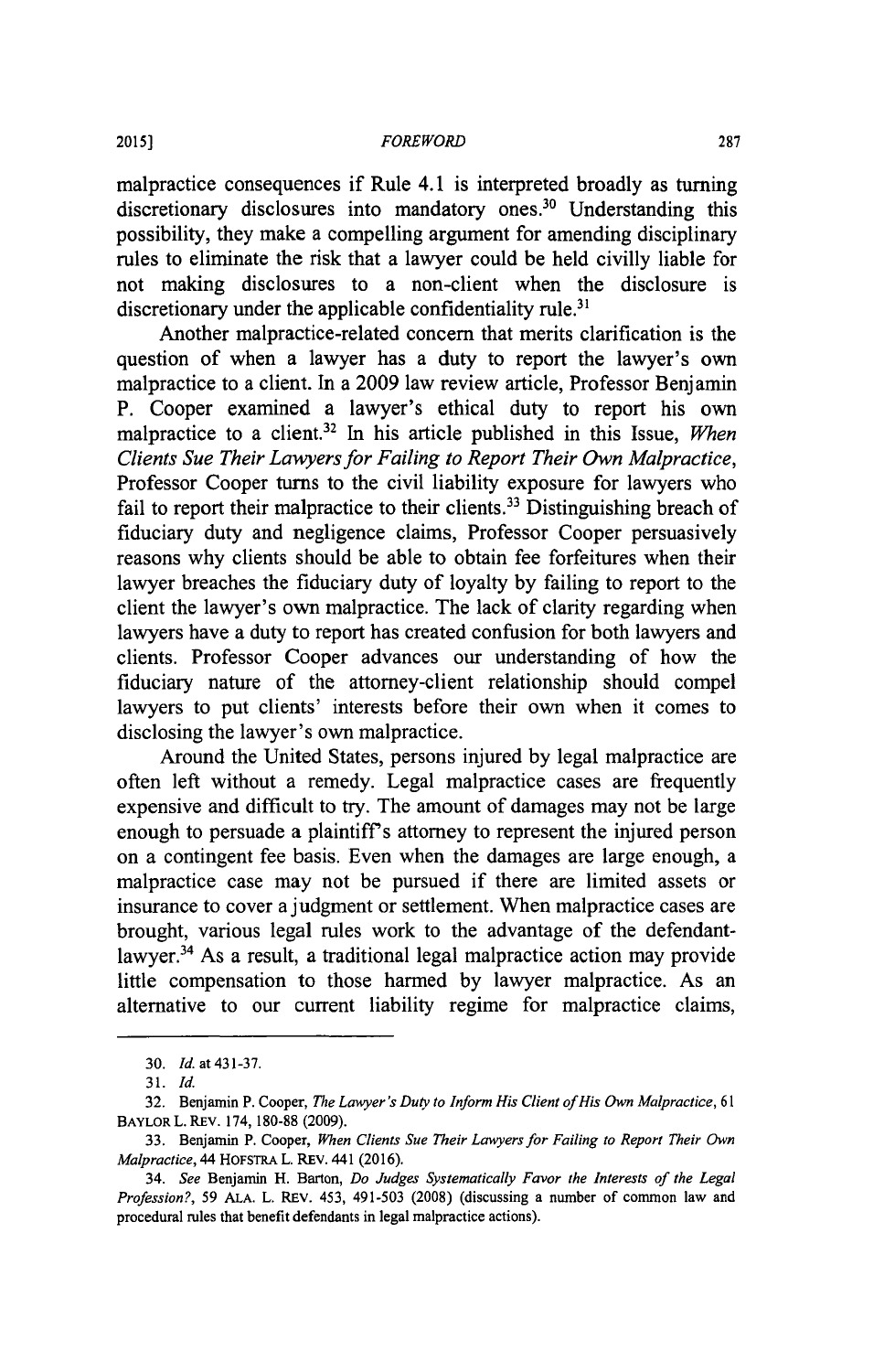Professor Melissa Mortazavi, in her article, *A No-Fault Remedy for Legal Malpractice?,* explores a no-fault approach to adjusting legal malpractice claims.<sup>35</sup> Professor Mortazavi draws on the experience of no-fault regimes in other contexts to argue implementation of such a system for select types of legal malpractice claims. Her creative approach should inspire others to rethink the traditional approaches and to consider new possibilities that may be more efficient and fairer to both injured persons and alleged tortfeasors.

In addition to being named as defendants in legal malpractice suits, lawyers commonly are targets in motions to disqualify counsel. On many different levels, responding to disqualification motions can be very costly. As James B. Kobak, Jr. notes in his article, *Dealing with Conflicts and Disqualification Risk Professionally,* the serious consequences of disqualification motions go beyond the fact of disqualification itself.36 In his article, Mr. Kobak provides a balanced and scholarly, yet practical, discussion of the common bases for disqualification motions. He astutely analyzes the recent court decisions, using a helpful framework for recognizing the types of conflicts that provide a basis for disqualification motions. Anyone dealing with a disqualification motion would be well-advised to consult Mr. Kobak's thoughtful article. Finally, jurists and policy makers should seriously consider his recommendations on limiting the concurrent conflict and imputation rules.

The final contribution to this Issue is Professor Benjamin H. Barton's article, *Some Early Thoughts on Liability Standards for Online Providers of Legal Services."* As suggested by its title, the article considers the liability of online providers of legal services and the issues that courts will face if and when these lawsuits arise. In considering possible lawsuits against online providers, Professor Barton discusses four possible legal regimes that might apply to such actions: legal malpractice, products liability, negligence, and breach of contract. After discussing each area, he predicts that courts will apply the legal malpractice standard of a "reasonable lawyer," but will not import the procedural and causation protection that lawyers enjoy in legal malpractice actions.

**<sup>35.</sup>** Melissa Mortazavi, *A No-Fault Remedy for Legal Malpractice?,* 44 HOFSTRA L. REV. 471 (2016).

<sup>36.</sup> James B. Kobak, Jr., *Dealing with Conflicts and Disqualification Risk Professionally, 44* HOFSTRA L. REV. 497 (2016).

<sup>37.</sup> Benjamin H. Barton, *Some Early Thoughts on Liability Standards for Online Providers of Legal Services,* 44 HoFSTRA L. REV. 541 (2016).